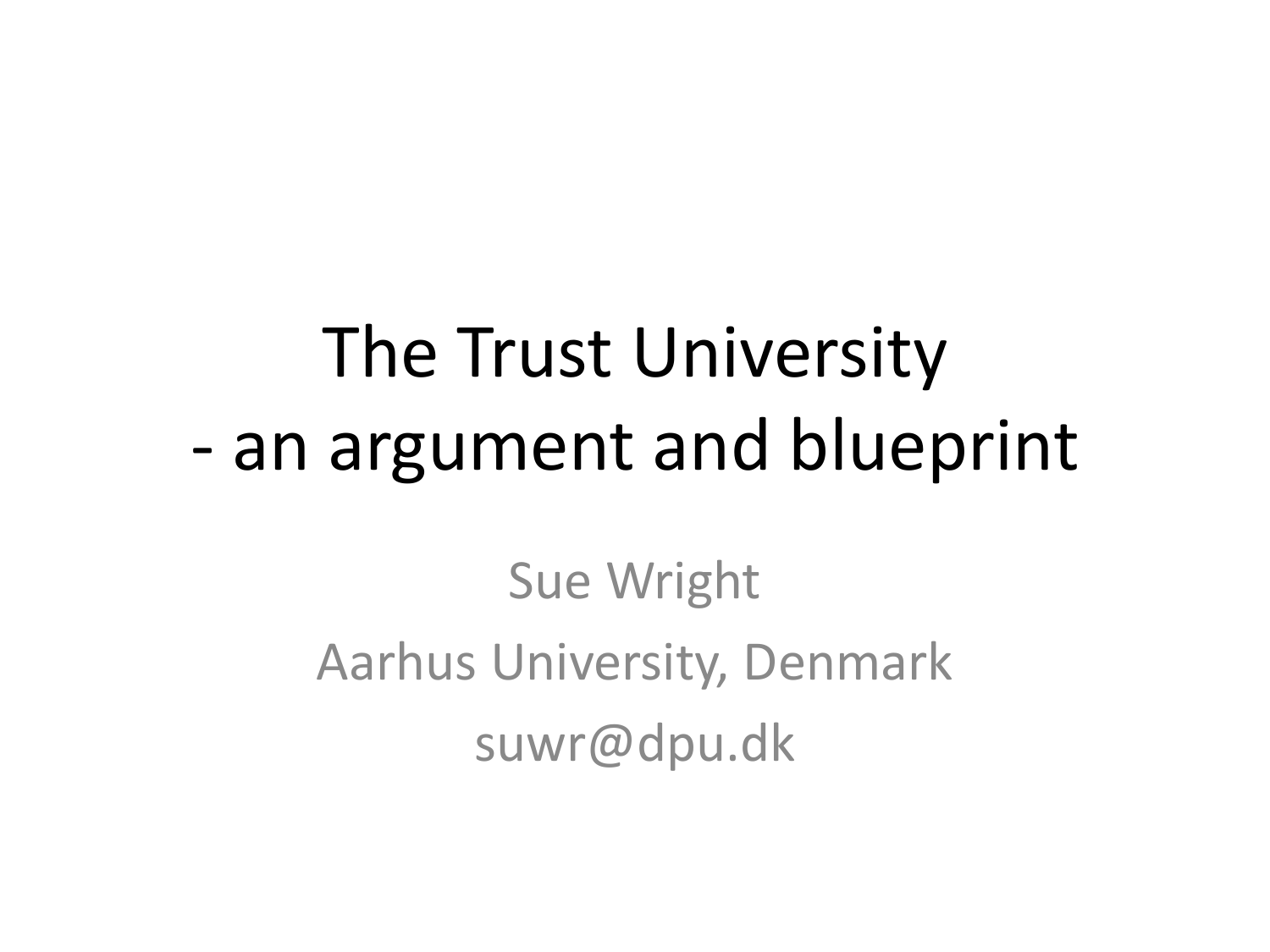

Davydd and Pilar Greenwood. The Rebecca Boden Sue Wright Sue Wright Professor of Anthropology, Cornell, USA Professor of Critical Management, Professor of Educational Anthropology Basque peasant faming, participatory **Roehampton, UK** Aarhus, Denmark management, universities metallieral critical accounting, governance and iranian nomads, transformation of

#### **A Collaboration**

of organisations, universities political systems, universities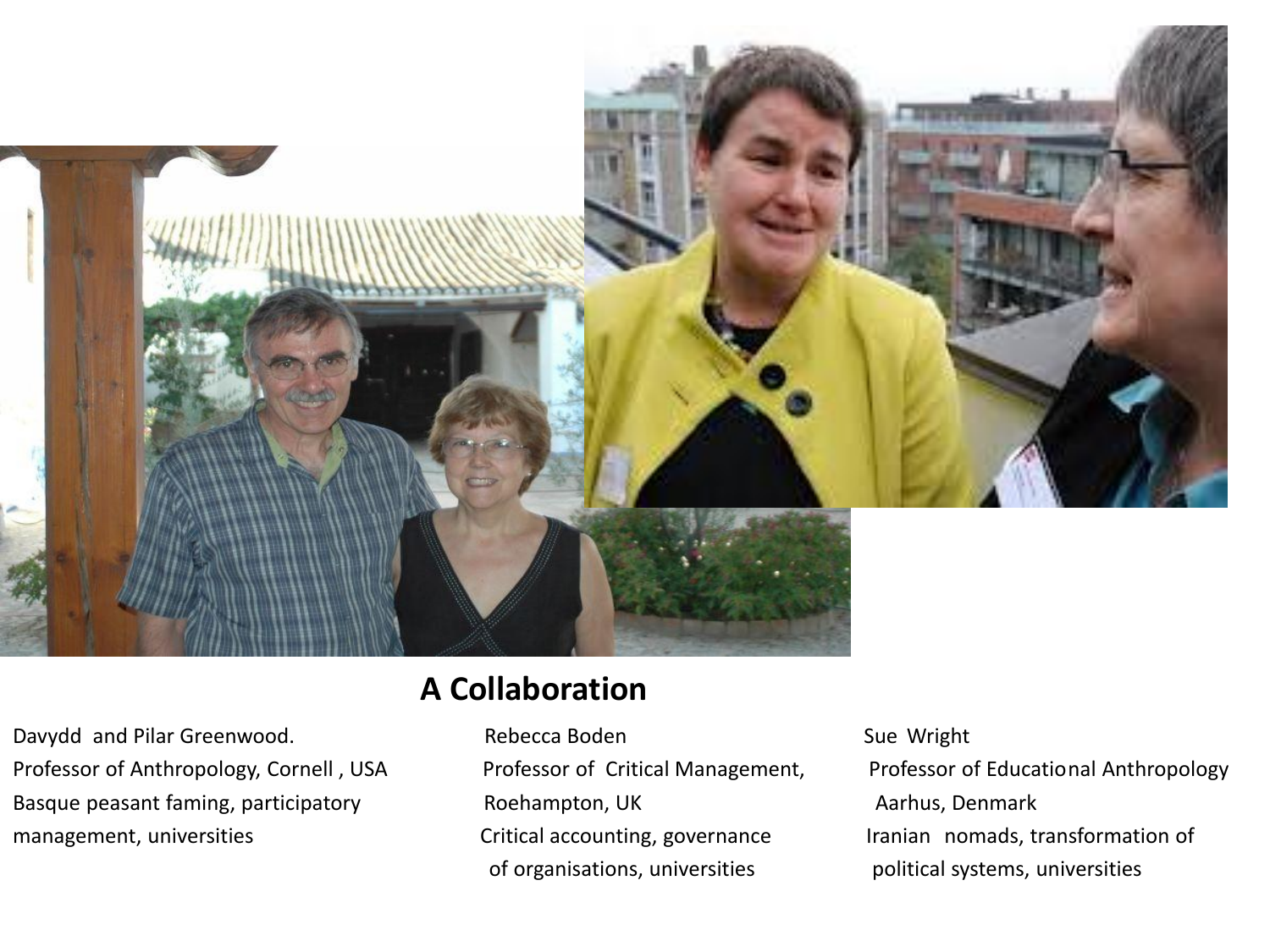### Collaboration

- University governance
	- Boden, Ciancanelli and Wright exploring John Lewis Partnership as alternative to the inappropriate corporate forms of governance widely applied to universities
	- Articles in *THE* and *Journal of Co-operative Studies*
- 'Blueprint for a Trust University'
	- Wright, Greenwood and Boden worked together one week and held a conference in Copenhagen, June 2011
- Week's fieldtrip to Mondragón University (Basque cooperative) June 2012
	- Wright, Greenwood and Boden article in *LATISS*
- Frequent ooVoo meetings to write a publication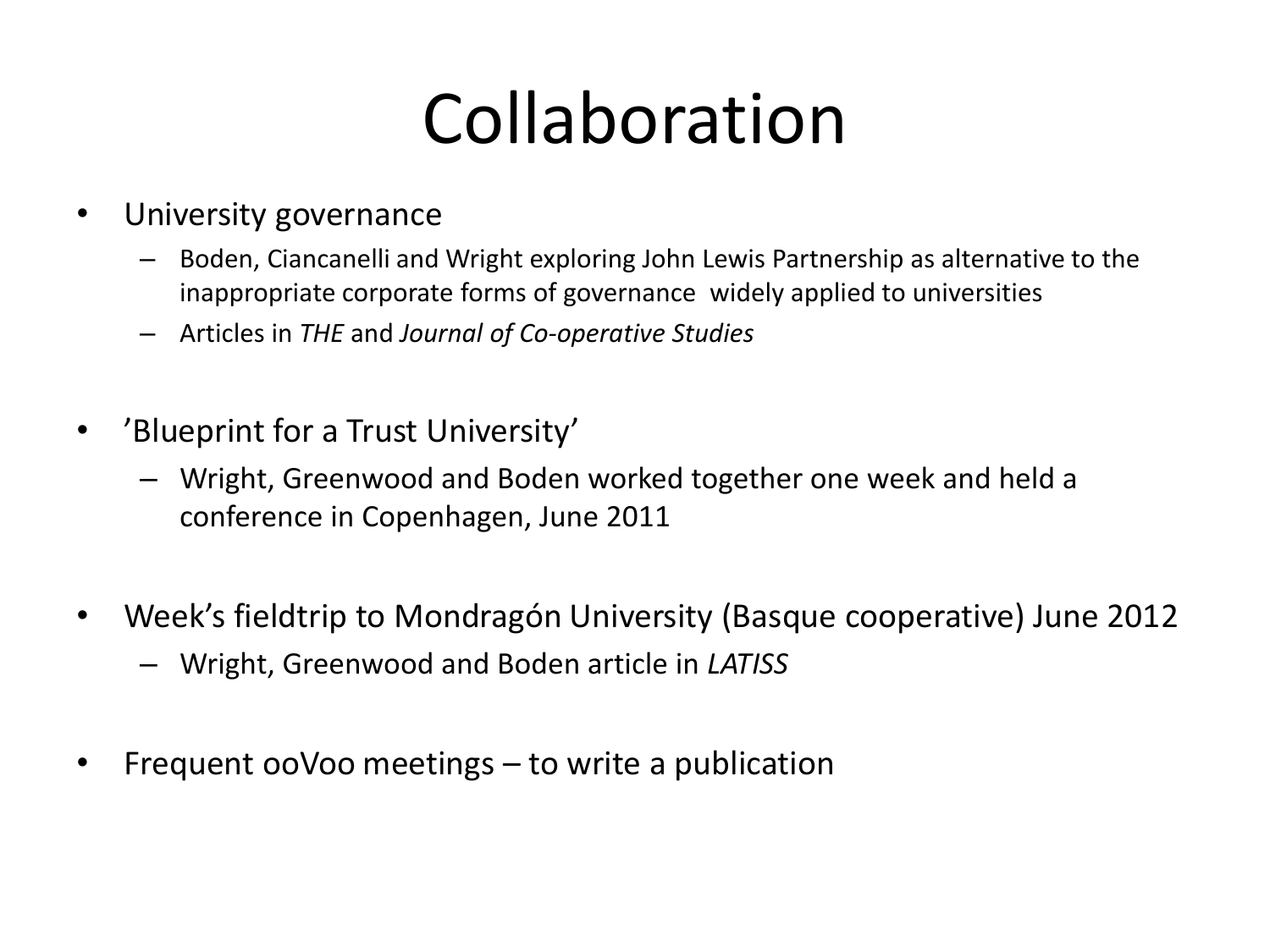### Trust University – Publication

- 1) Why is a trust university needed?
- 2) Blueprint Three meanings of 'trust'
- Legal instrument (Who (should) own(s) the university?)
- Statutes Trust between managers, academics, support workers, students (Who is the university?)
- Social compact (How to achieve trust between university and surrounding society?)
- 3) Commentaries

This talk focuses on the Blueprint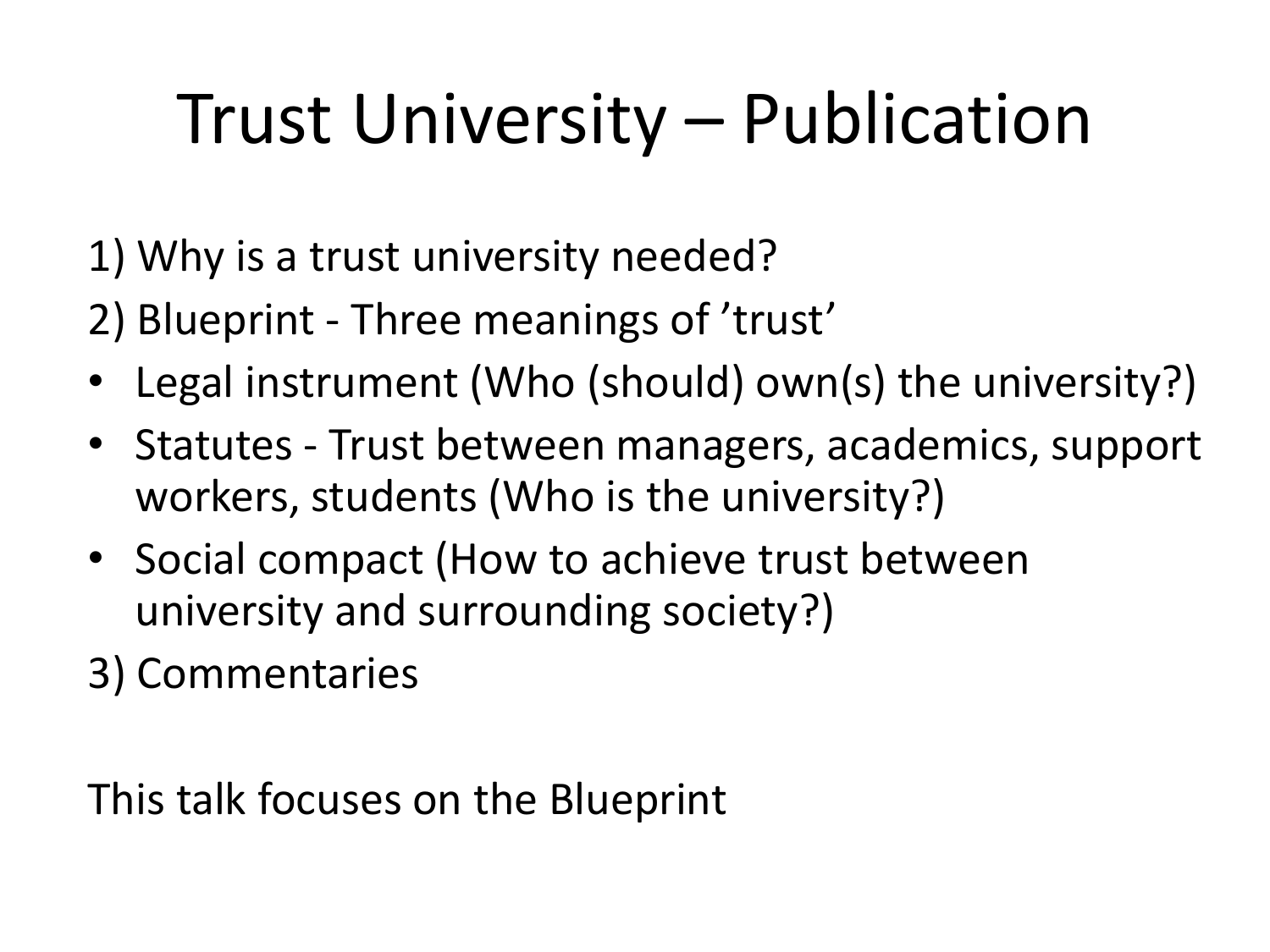

**SOVEREIGN CAPITAL** 

#### **Who Owns the University?**

• Privatisation of UK universites with degree awarding powers and students eligible for povernment loans:

- US for-profit Apollo Global, subsidiary of Apollo Group, owner of Phoenix University, bought BPP, August 2009
- Pearson publishing and examination firm (FTSE 100 £5bn turnover) set up Pearson College - BSc (Hons) Business & Enterprise validated by Royal Holloway, University of London, August 2012
- Sovereign Capital private equity 'buy and build' specialist bought Greenwich School of Management. May 2011
- Grayling's College of the Humanities fees of £18,000 p.a.
- Vice chancellors' report on buy out of 'their' universities



 $_{\text{Full AAU}}$  USA 'Executive science network' aligns university's top science fields with corporate interests -1% increase in trustees in top corporate interest generates \$5.91m in R&D (Slaughter and Mathies 2012)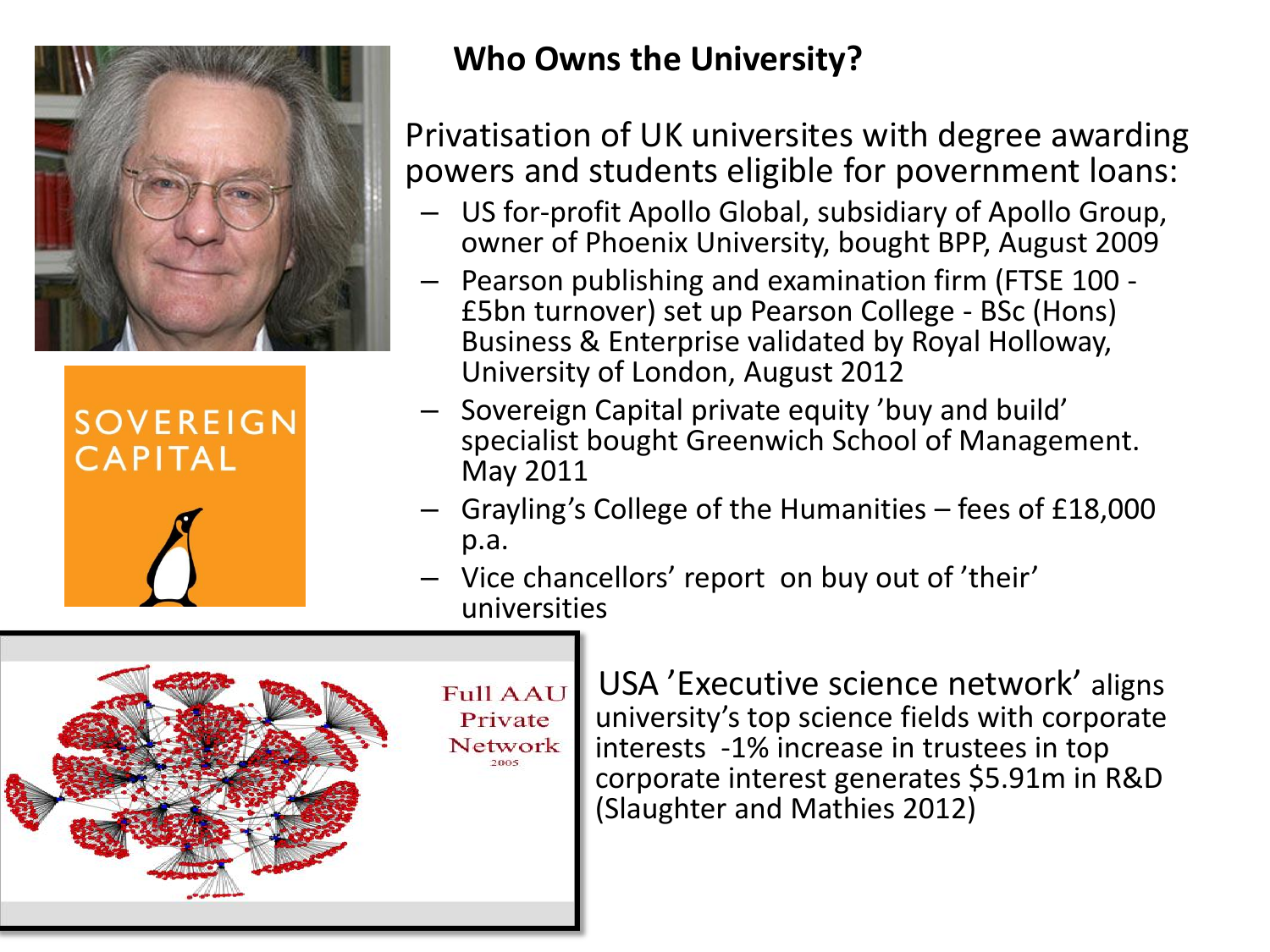# Legal Trust

- 1929 John Spedan Lewis invested his shares in a non-revocable Trust.
- Workers became partners and beneficial owners of JLP
- Separation of legal (Trust) and beneficial (Worker) ownership means partners cannot sell JLP
- Partners have formal rights to influence the direction of the business.
- Tiered system of representation  $$ partners select 50% of JLP board
- Profits distributed to partners by trustees as annual bonus, proportional to salary
- Fixed salary differentials between managers and rest of partners



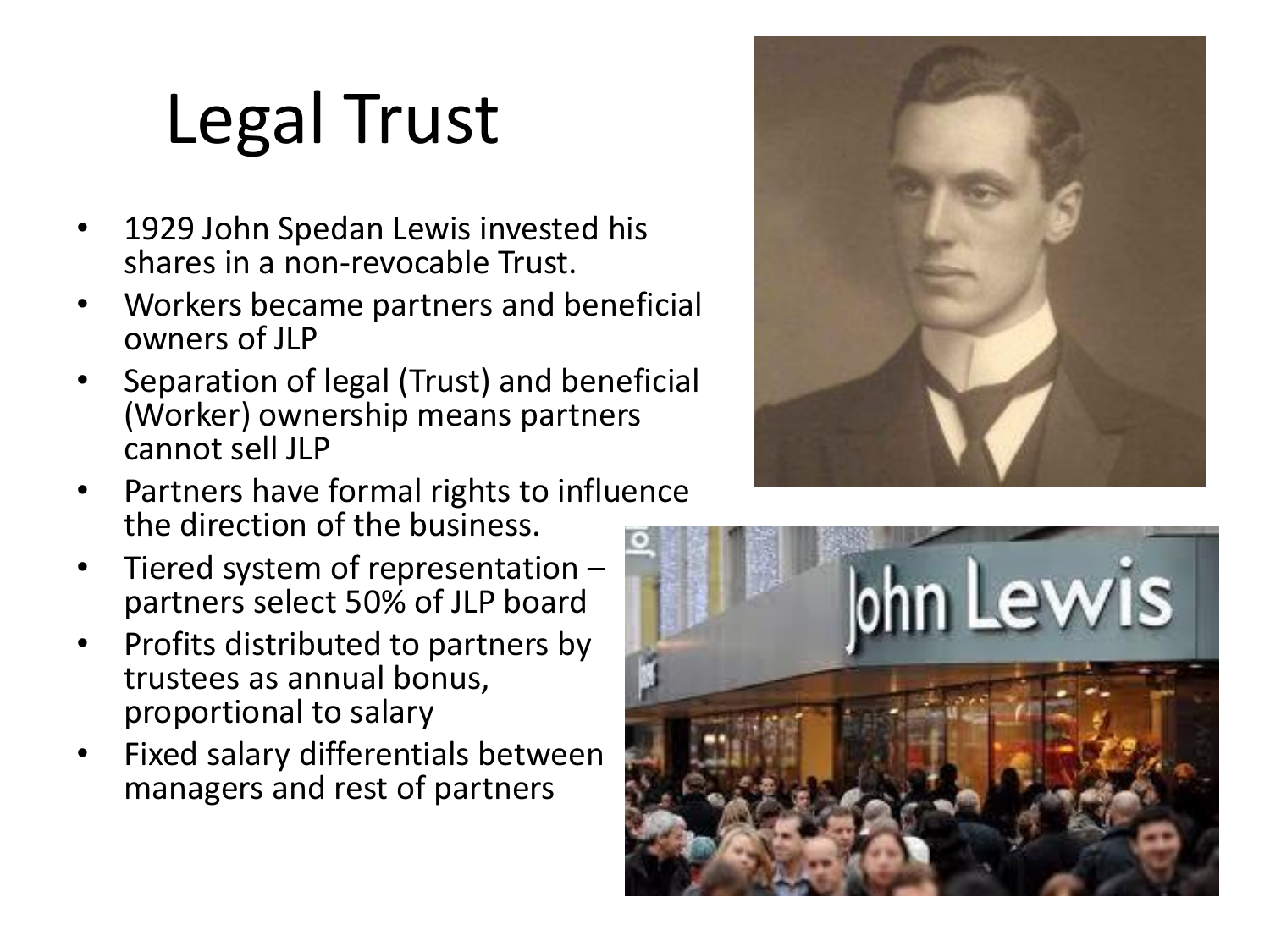#### How to structure a trust university?

#### Draft statutes

- 1. The trust
- 2. Mission
- 3. Capital and revenue budgeting
- 4. The management structure
	- a. General Assembly
	- b. Governing Council
	- c. Executive Board
	- d. Social Councils
- 5. Evaluation systems
- 6. Annual collaborative self-evaluation by all three constituencies convened by Governing Council
- 7. Planning system
	- a. 5-year strategic plan developed by Governing Council, revised annually, implemented by Executive Board with input from Social Councils and General Assembly
	- b. Annual business plan developed by Governing Council and approved by one person one vote of faculty and support staff with input from all the social councils.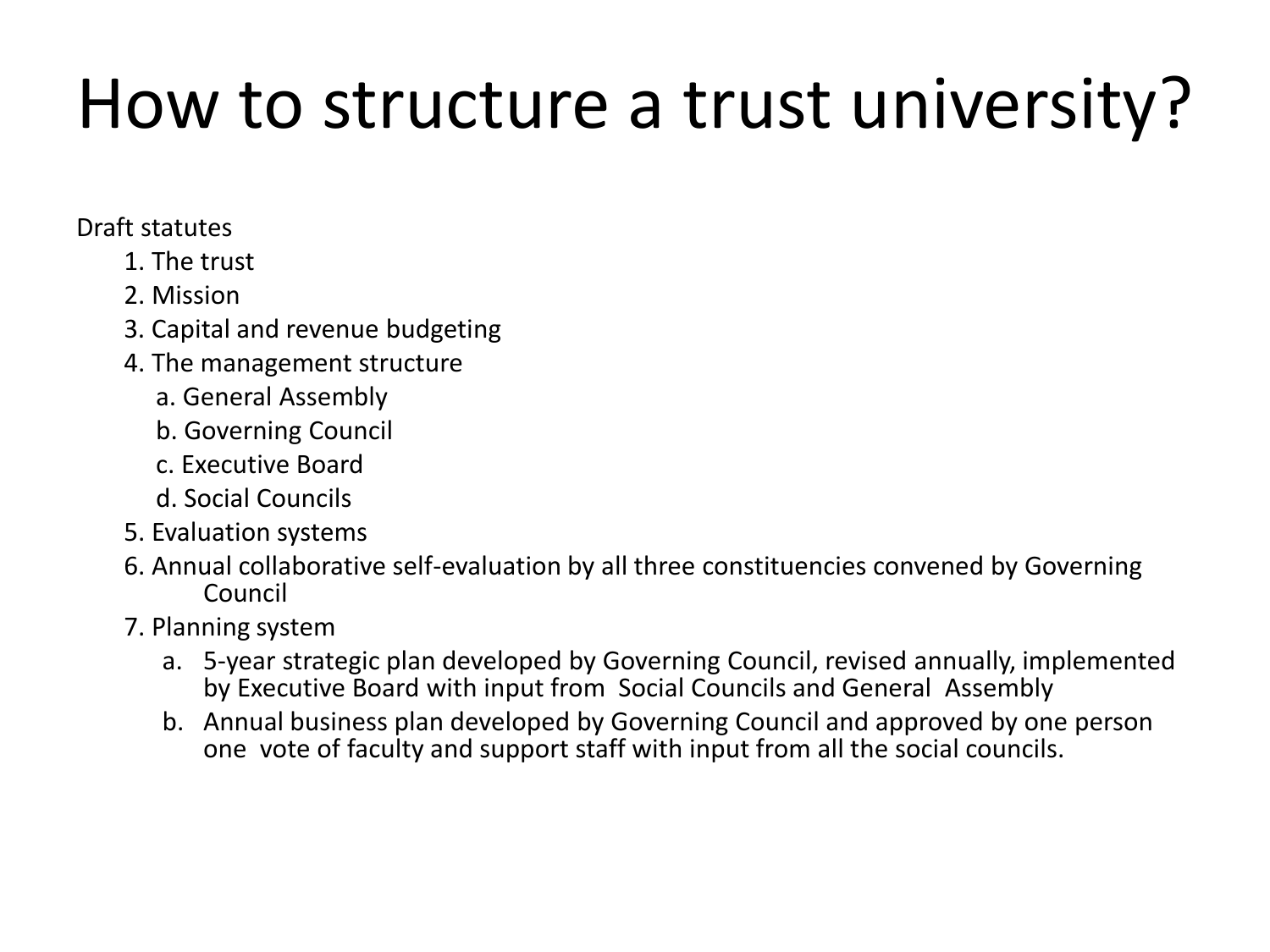### Ownership in Trust

- Copy the JLP by putting all the assets of the university in a non-redeemable Trust - so government and managers cannot privatise the university
- Managers, academics, support workers, students are partners and beneficial owners
- Separation of legal (Trust) and beneficial (Worker) ownership means present partners cannot sell the university and deny benefits to future generations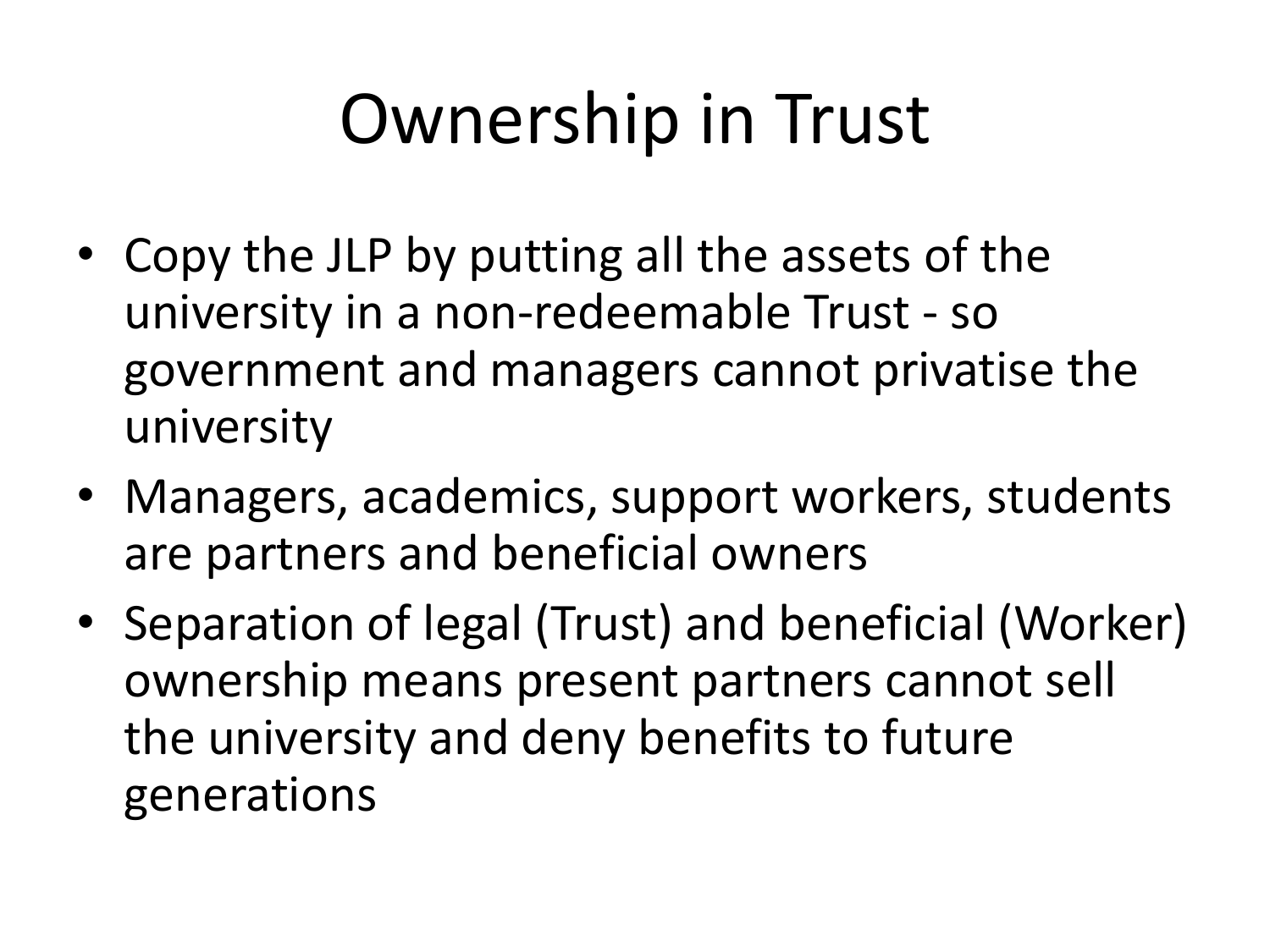### Purpose of Trust

Lewis Partnership: purpose is ' the happiness of all its members through their worthwhile and satifying employment in a successful business'

Trust University: purpose is to facilitate socially, culturally and economically beneficial scholarship, through the work of all employees and students, whether in research, teaching and learning, or public debate. (Draft)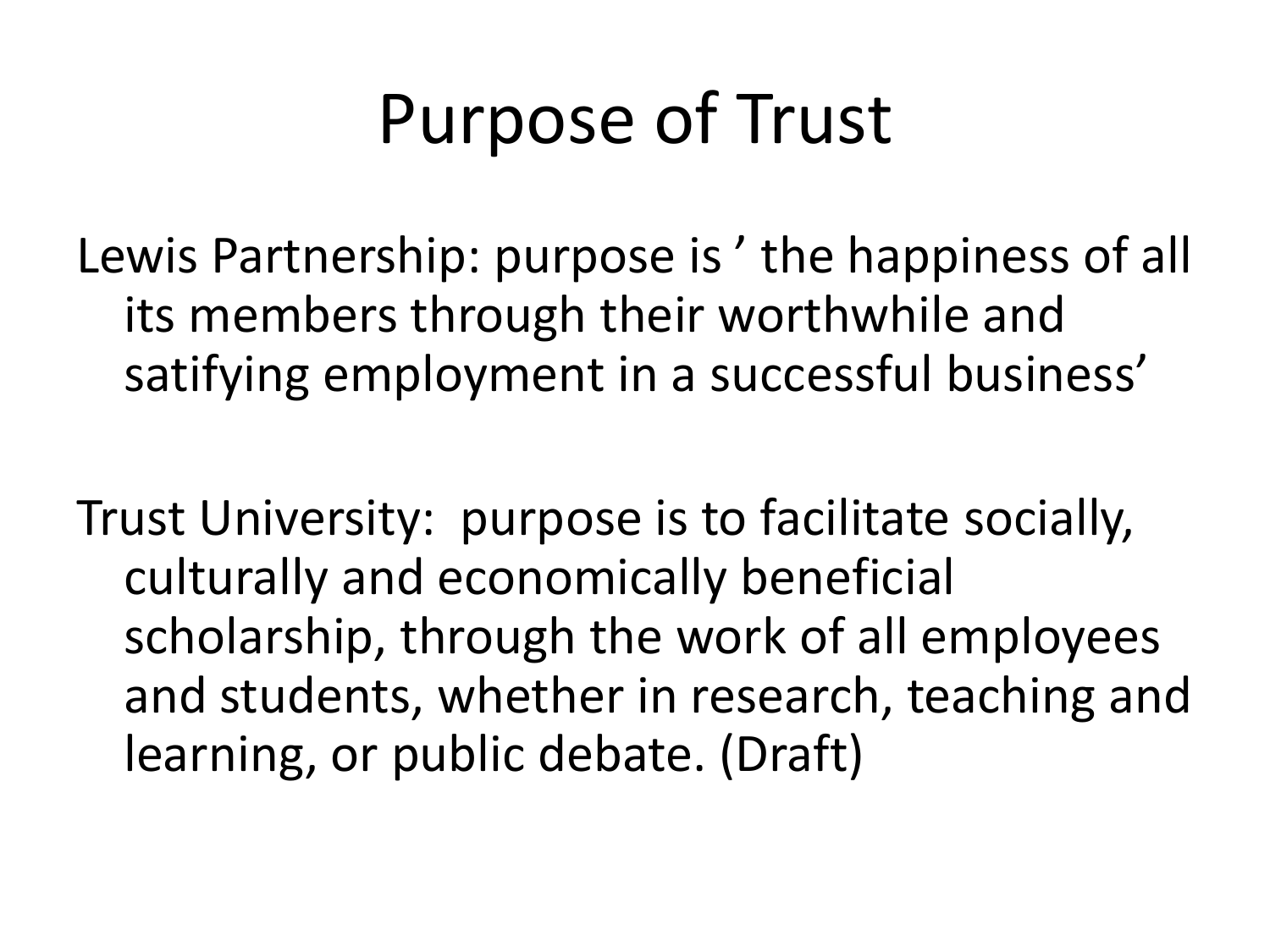#### **High Trust Organisation (Who is the university?)**

•Lessons from JLP, Mondragón cooperatives and Scandinavian "industrial democracy" movement

•Importance of structural design, stakeholder inclusion, and constant rebalancing of the elements through democratic dialogue.



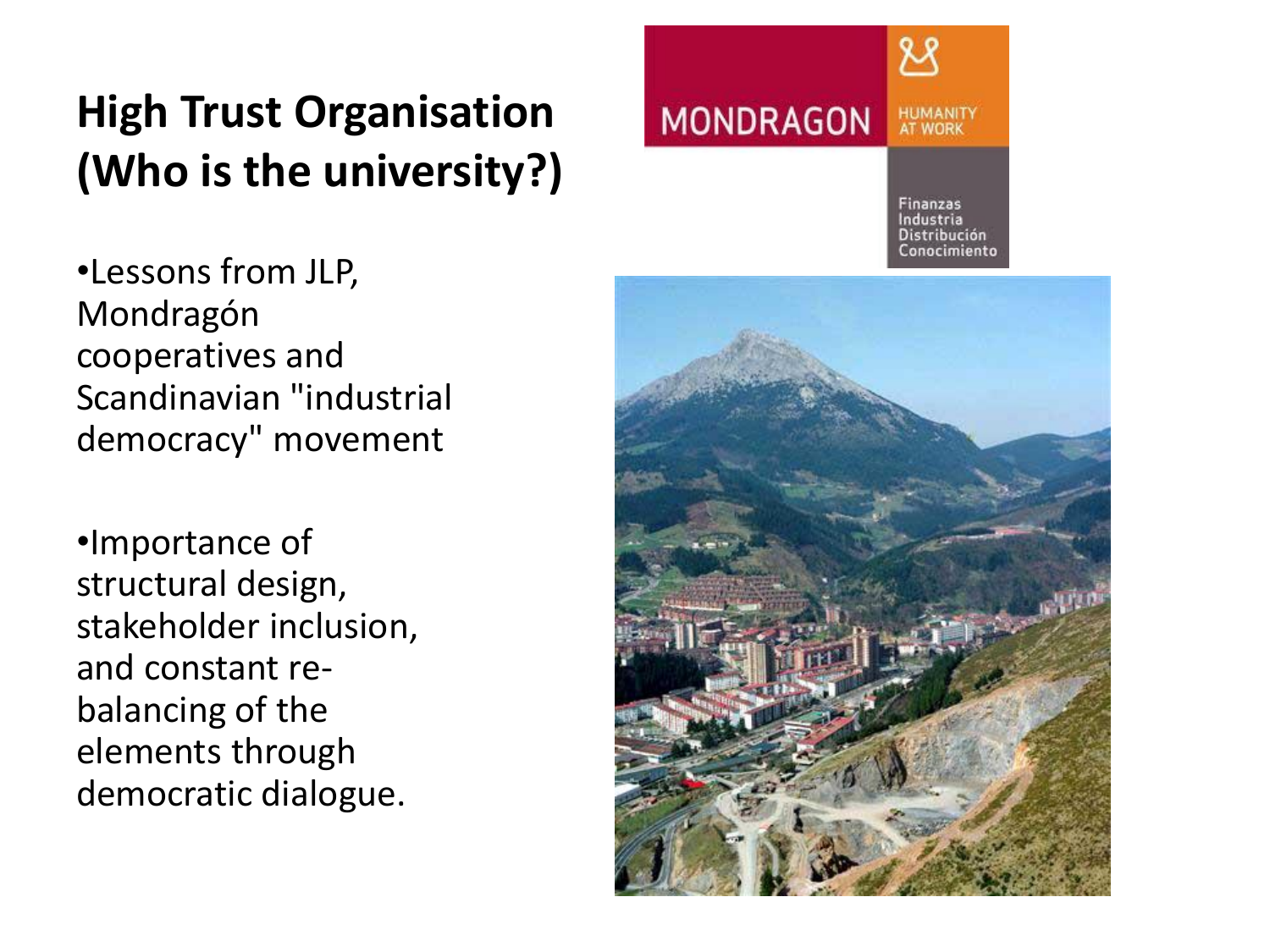#### **Mondragón**

- •Largest group of coops in the world
- •Started 1950s Now 120 interdependent cooperatives
- •Assets 33bn Euro 2010
- •Aim healthy, dignified and well-remunerated work
- •Labour owned and labour managed – invest 1 year's salary in personal capital account



- Strong economic performance in competitive markets + solidarity between members/ coops/ community
- Solidary group own bank, healthcare, social security and retirement systems. Lend financial resources and personnel between coops for expansion and to deal with downturns
- 1997 Cooperative University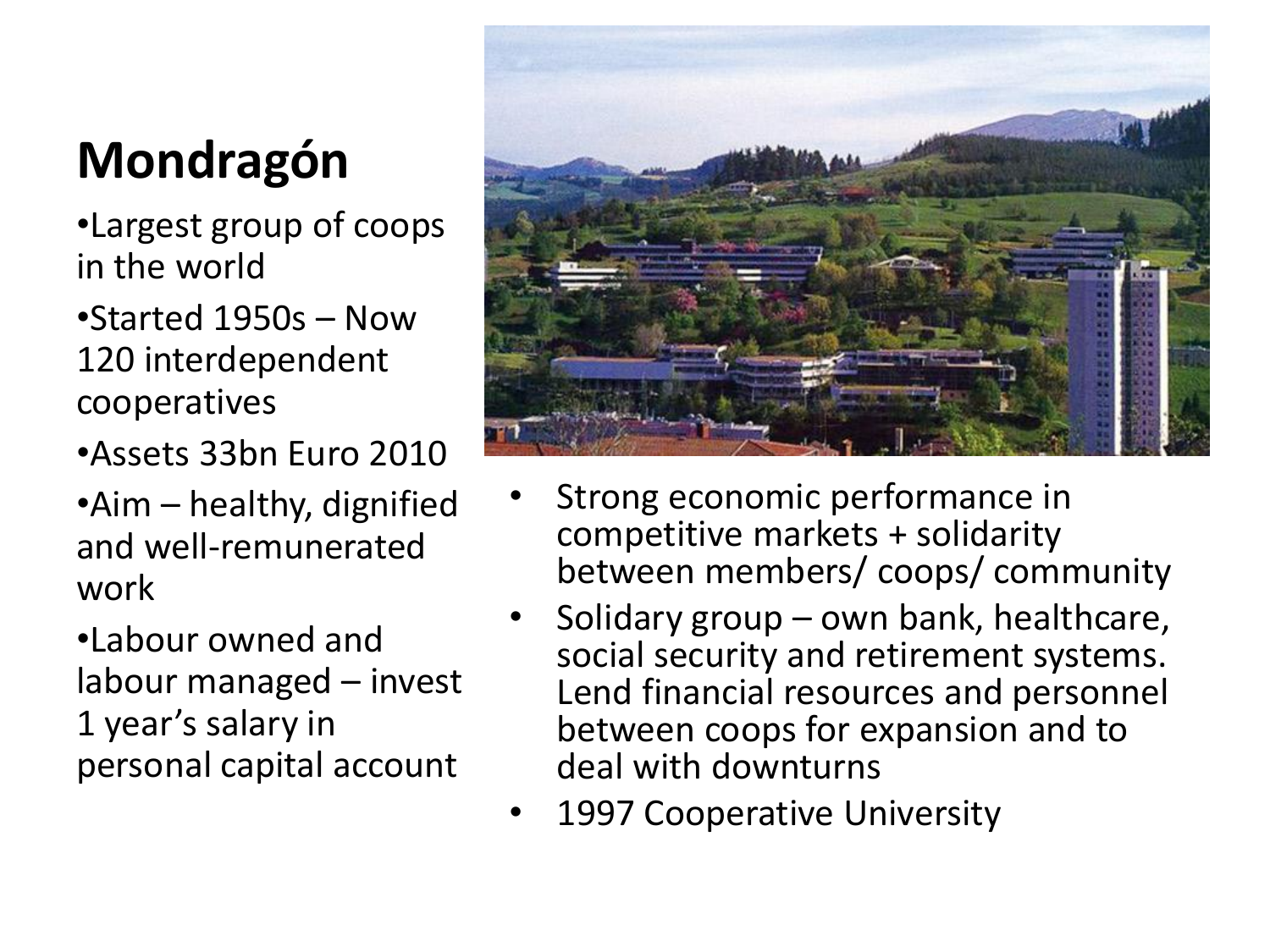### Membership and Finance

3 types of members

- 1. Worker-owners after working 2 years pay 15,000 Euros into personal capital account – receive payment in 'anticipation' of annual accounts (collective performance) - decide on raises or cuts (Business faculty 8% cut)
- 2. Users Mondragón Fund for Education and Social Projects (for infrastructure) plus individual firms (collaborative R&D/education projects – relationships based on hard cash and highly traceable)
- 3. UG Students pay 9,000 Euro pa. (subsidy of 2,000 Euro from income from R&D and short courses). Alecoop – provides students with paid half-time work and placements – to pay fees
- Surpluses distributed between worker members, capital accounts and Fund for Education and Social Projects
- Profit oriented business logic, but capital investment by workers means they discuss objectives – solidarity as defence in downturns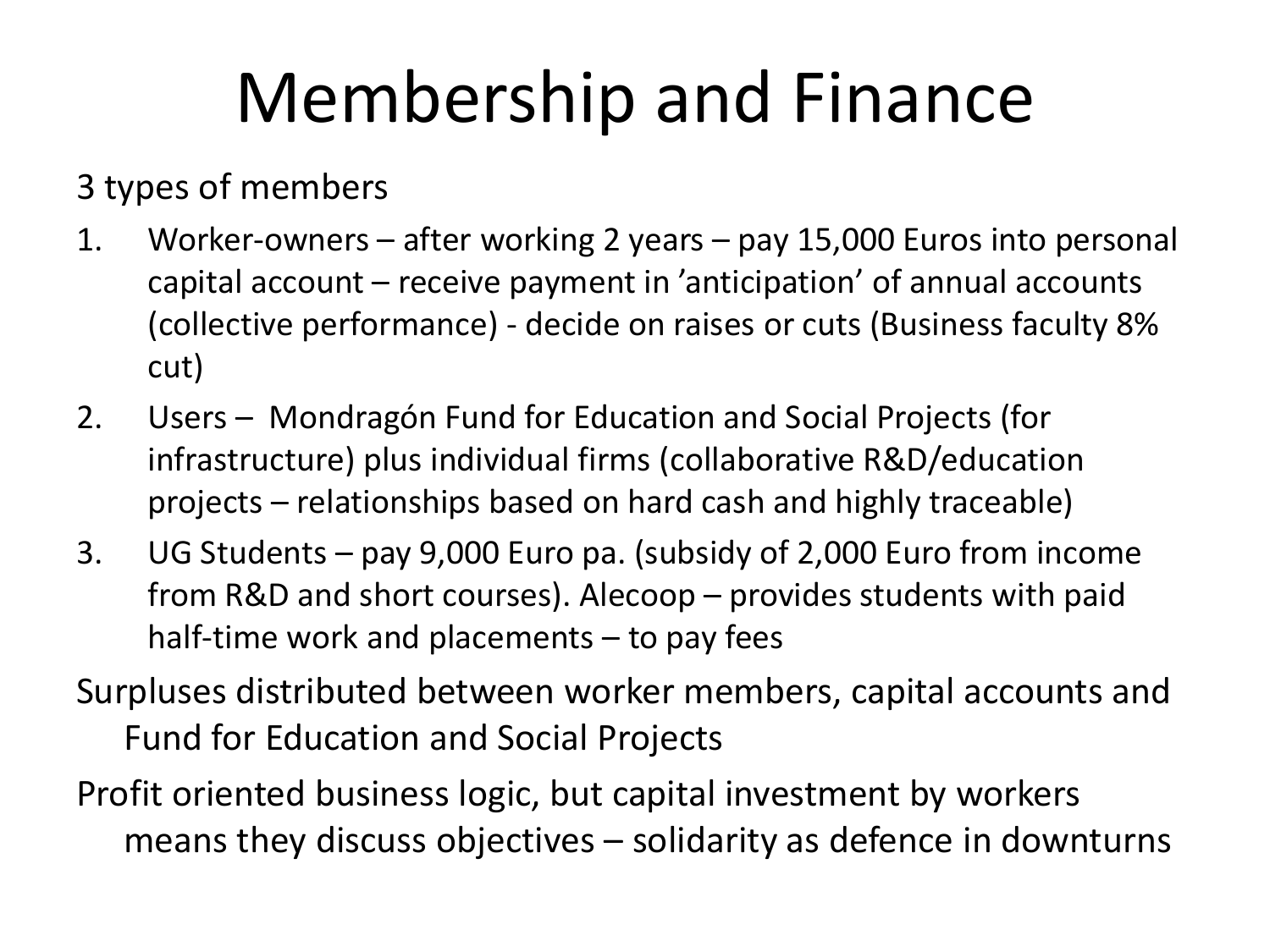#### **Decision-making**

#### **structure**





- Each faculty is a cooperative university is a co-op of cooperatives
- Members –
- General Assembly
	- All members or Third workers, students, users meets twice yearly - elects Governing Council and reviews its work – takes views of Social Councils – votes on strategic decisions
- Governing Council
	- Four workers, students, users
	- Decides 4-yearly strategic plan , Annual management plan and budget. Rigorous monthly scrutiny of actions and budgets .
	- Appoints General manager/Dean
- Executive Board
	- Dean, Directors of education, R&D, vocational training
	- Gathers info on cooperatives reseach and educ needs
	- Make 4-year and annual plans
	- Reports monthly to Governing Council
- Social Councils
	- Elected by all workers Chair is member of Governing Council
	- Deal with management system from view of members as workers
	- Inform workers on plans preparation for General Assembly
	- Debate major decisions financial results invest in the organisation (individual capital accounts) or remuneration
	- Proposals toGoverning Council to modify plans
- All members doubly positioned  $-$  as worker  $-$  as owner
- Decisions take a long time, heated discussion, but implemented very easily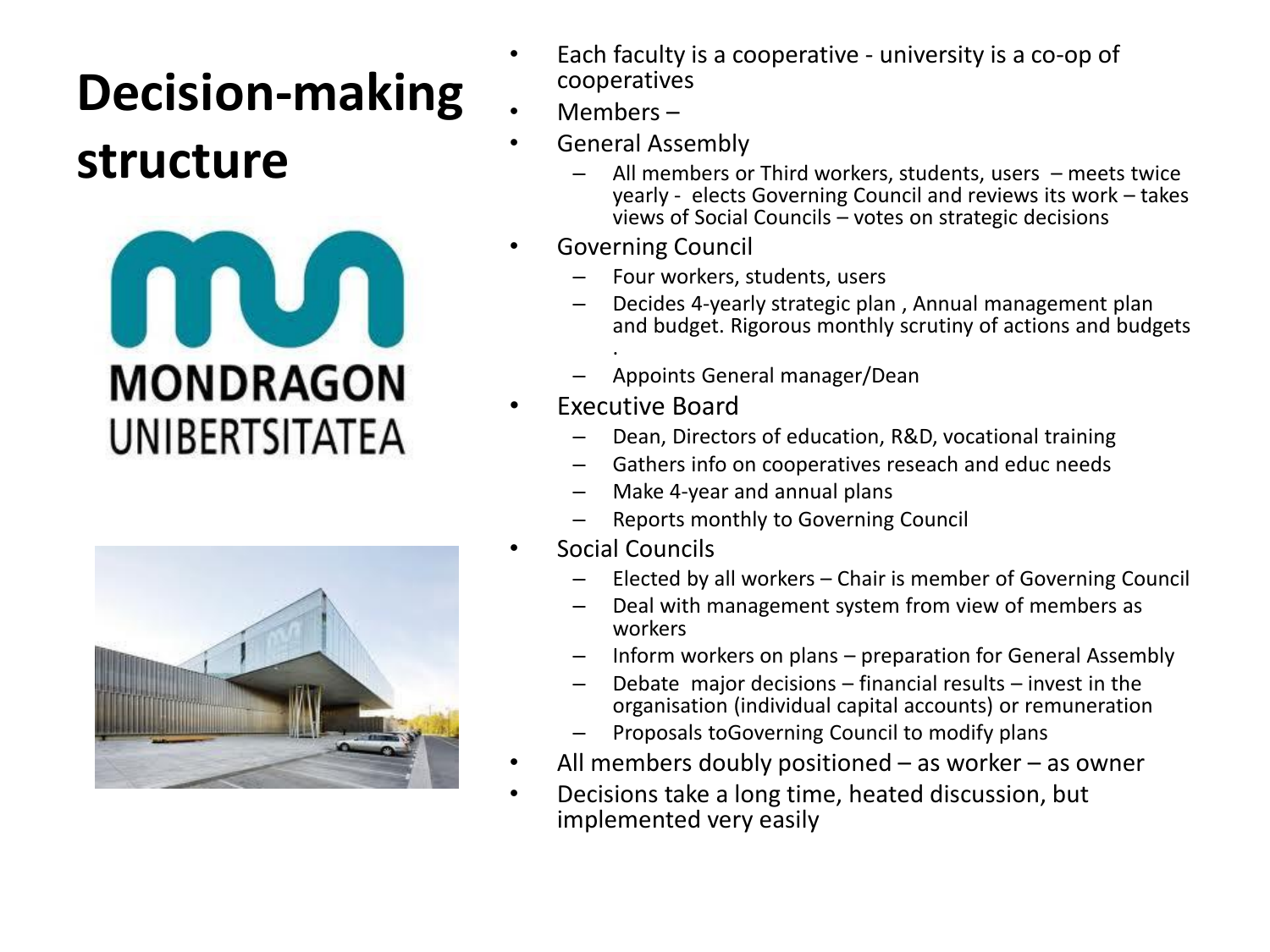#### Trust between university and surrounding society?

Mondragón – at faculty level

- 1. Users on General Assembly
- 2. Teaching placements annual presentations dialogue with company
- 3. 4 yearly structured survey of faculty's network of companies (8 yrs ago changed pedagogy)
- 4. Commission on company's future needs multidisciplinary makes an R&D/PhD/staff training proposal to the company
- 5. One-off contracts or 5 year funded collaboration

Purpose of MU is education, research and knowledge exchange to develop companies and local institutions

Not 'critic and conscience' of society

We're currently working on how to develop a critical/useful relationship to 'surrounding society' and new ways of university accounting – watch this space.....ideas so far....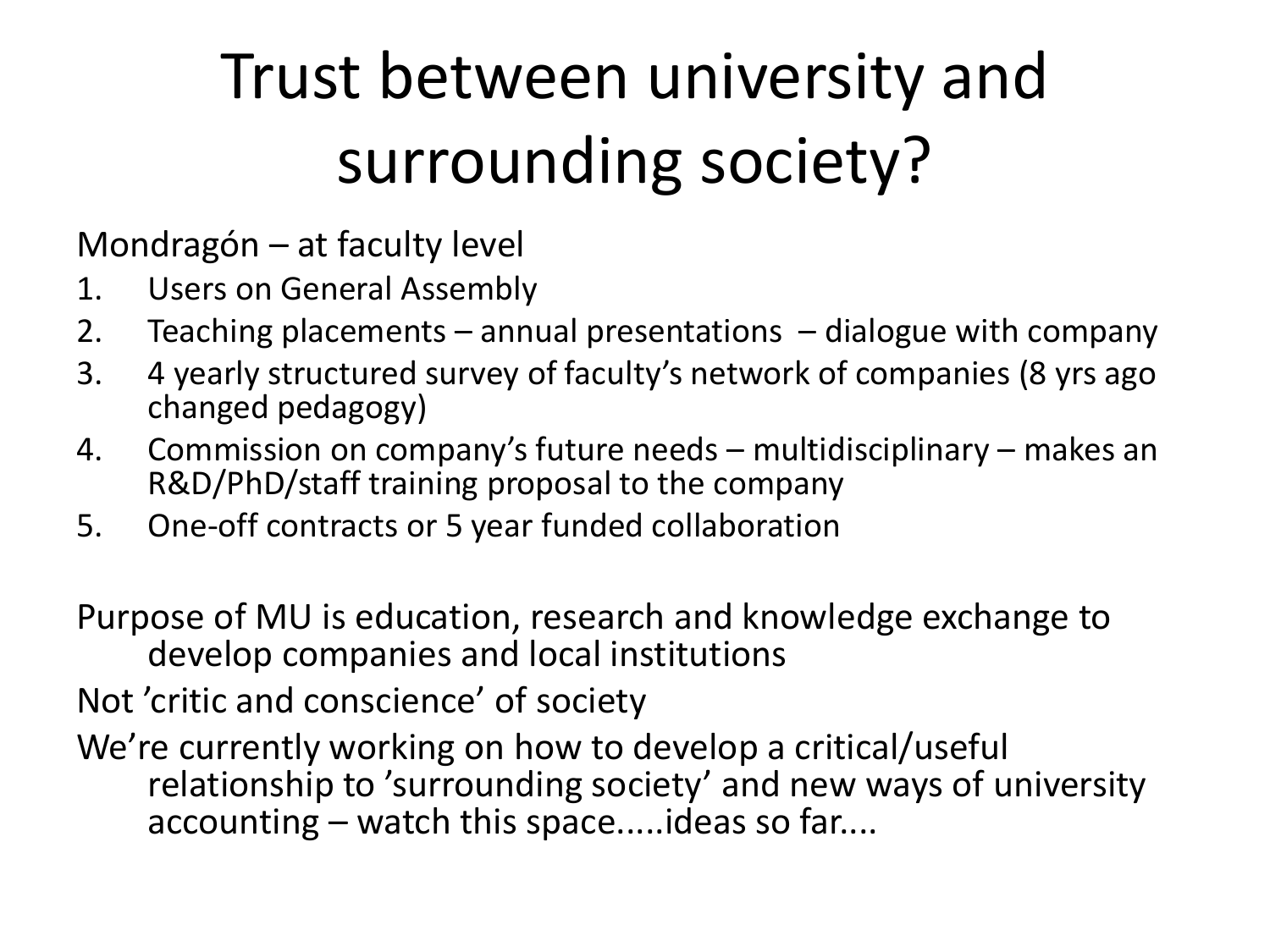### AARHUS UNIVERSITY SHARES ITS **KNOWLEDGE** WITH **SOCIETY**



**No more silo mentality in an ivory tower. The university needs to share its knowledge with the community.**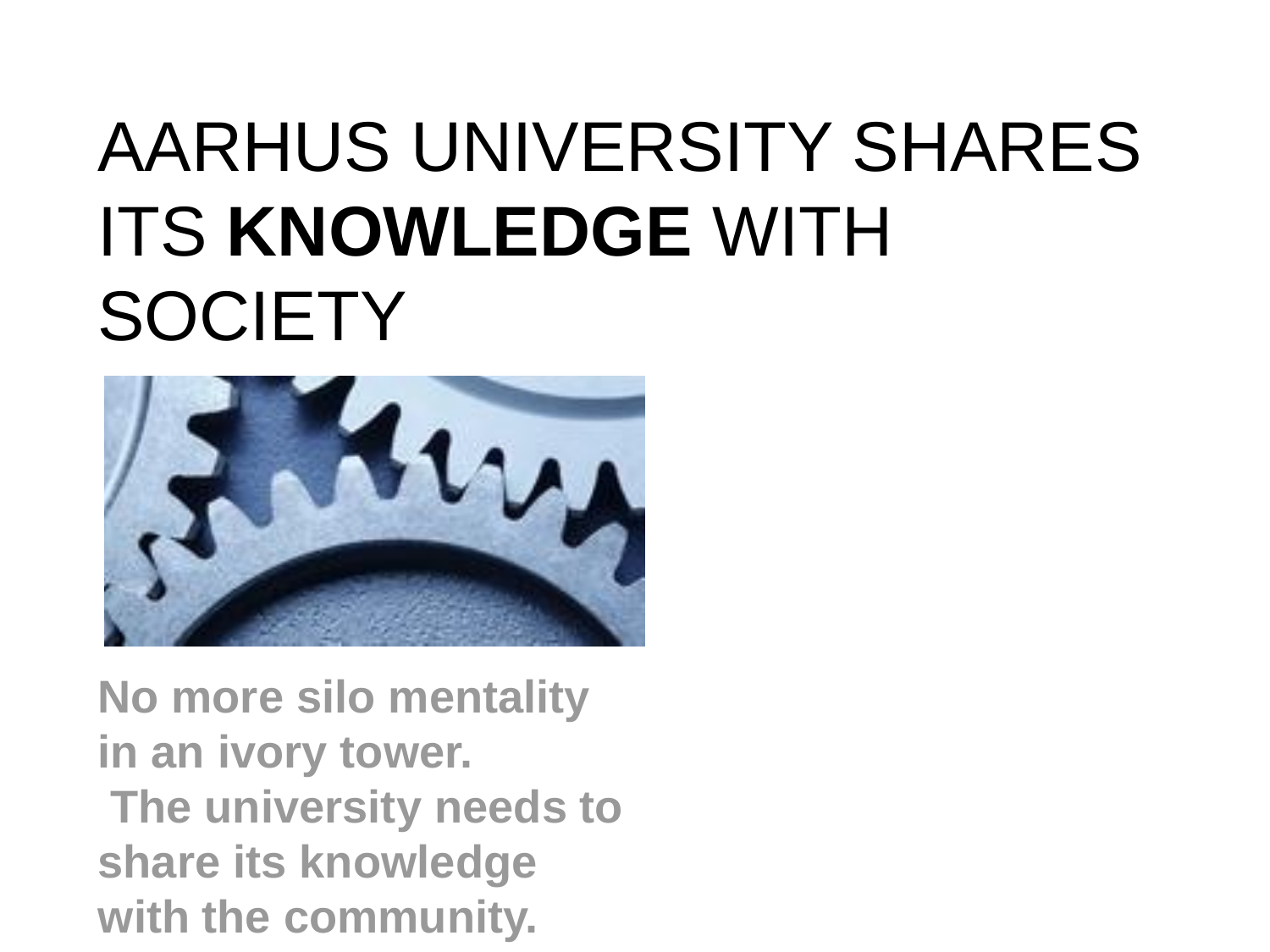# Concept of 'society'

#### What/who is society?

- Industry
	- Denmark 2003 Law 'universities must work with 'surrounding society' and...contribute to promoting growth, welfare and development in society'
	- UK Research Excellence Framework universities must demonstrate 'impact'
	- Elides 'society' with industry 'from idea to invoice' profit extraction not social solidarity
- Stakeholders
	- 1980s management transactional not relational governance – managers responsible to mutiple stakeholders – played them off against each other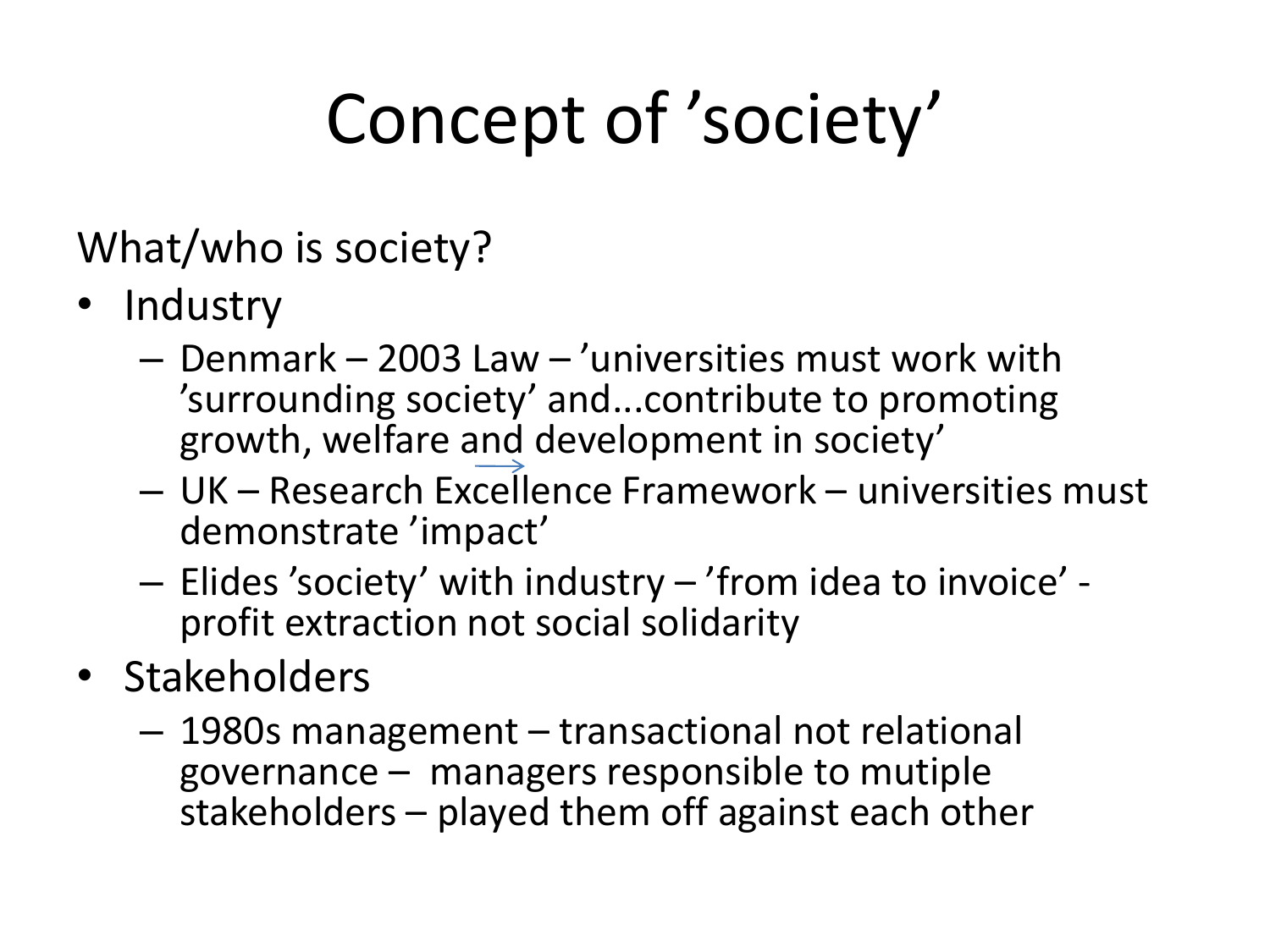# Concept of 'society' (continued)

- Users
	- Public sector reform supply-led to demand-led services
	- Shift from professionals to managers/politicians determining what services to be provided to whom and how.
	- Professionals to be auditable (performance measurement) thereby 'accountable' to users
- Agora
	- Nowotny et al. A new (imagined )public space 'agora' where 'society' speaks back to 'science' – 'where science and society, market and politics co-mingle' – What material existence? What actual conversation?
- 'The Imagined Lay person' (ILP) (Maranta et al.)
	- Voices of lay people enter the agora in the mind of the scientist no actual existence
	- An inidivual who reads a paper,
	- Representatives for a segment of society
	- Generalised aggregates 'citizens', 'consumers'
- Students as consumers exercising pre-formed choices, instead of education being the process of forming critical judgement
	- What presence in decision making (as opposed to appropriated 'voices')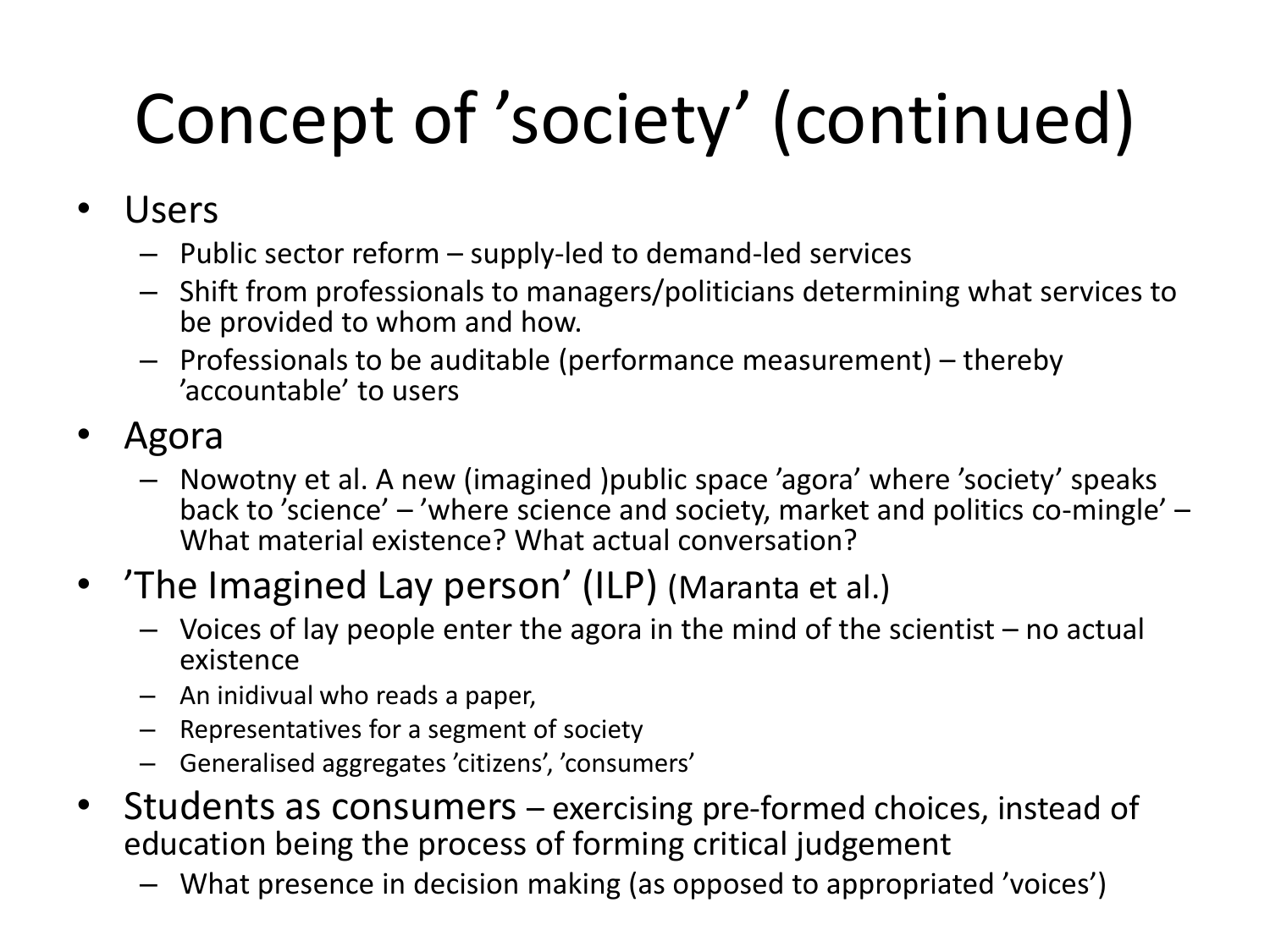# Reporting and Accountability

- Search conference to identify circuits of exchange, categories of people, work to be done
- Methodology identify participants, History of internal and external forces making the university/society relation what it is today, Probable future, Ideal future, Issues for action, Action teams and action planning
- Repeat the search conference annually find and continually refresh users for General Assembly
- Accountability to General Assembly twice yearly
	- reporting in numbers
	- accounting in stories
	- plan for next phase